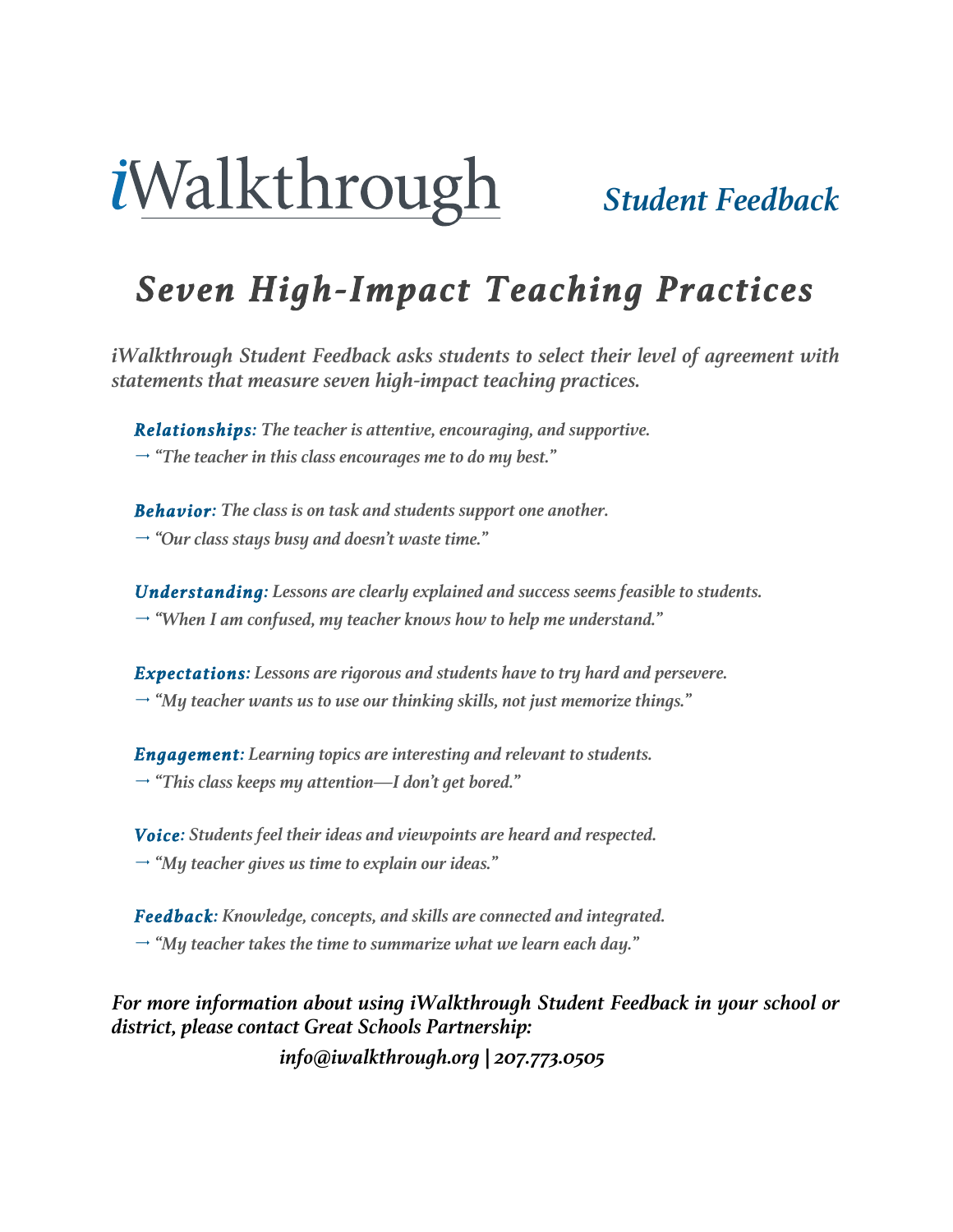#### RELATIONSHIPS: My teacher in this class makes me feel that s/he really cares about me.





S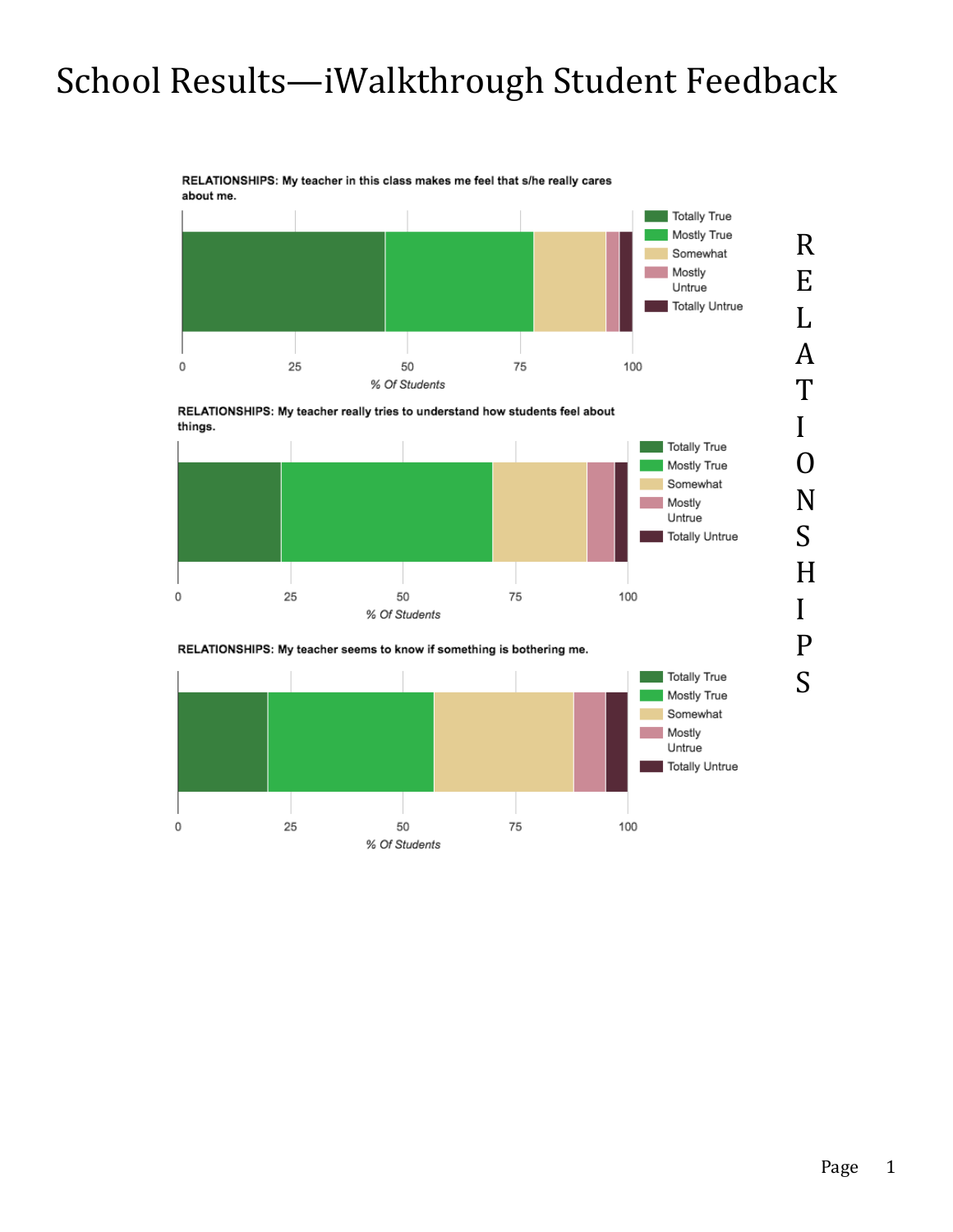#### BEHAVIOR: Our class stays busy and doesn't waste time. **Totally True** Mostly True Somewhat Mostly ×, Untrue **Totally Untrue** 25 50 75  $\mathbf 0$ 100 % Of Students









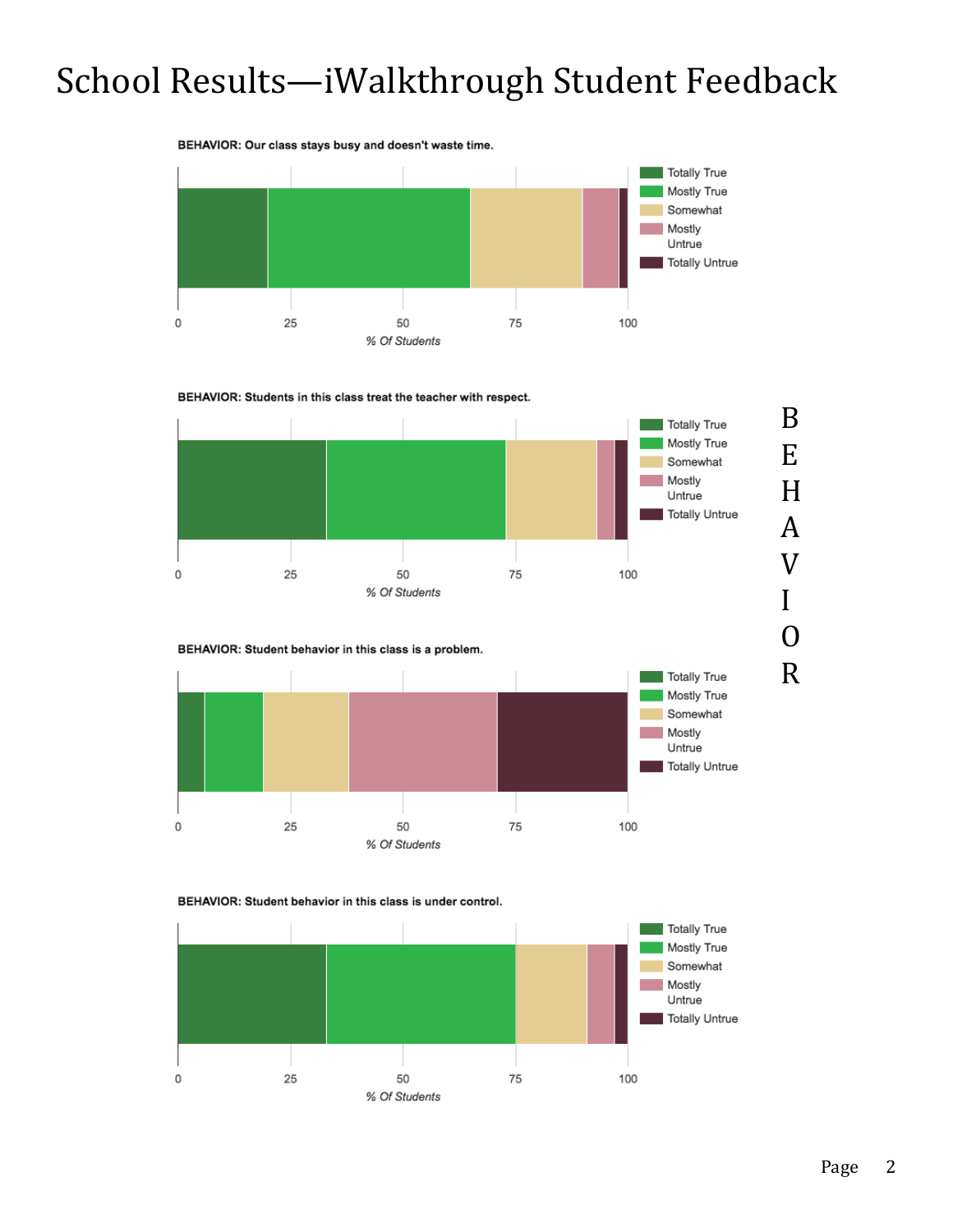#### BEHAVIOR: I hate the way that students behave in this class.





BEHAVIOR: Student behavior in this class makes the teacher angry.

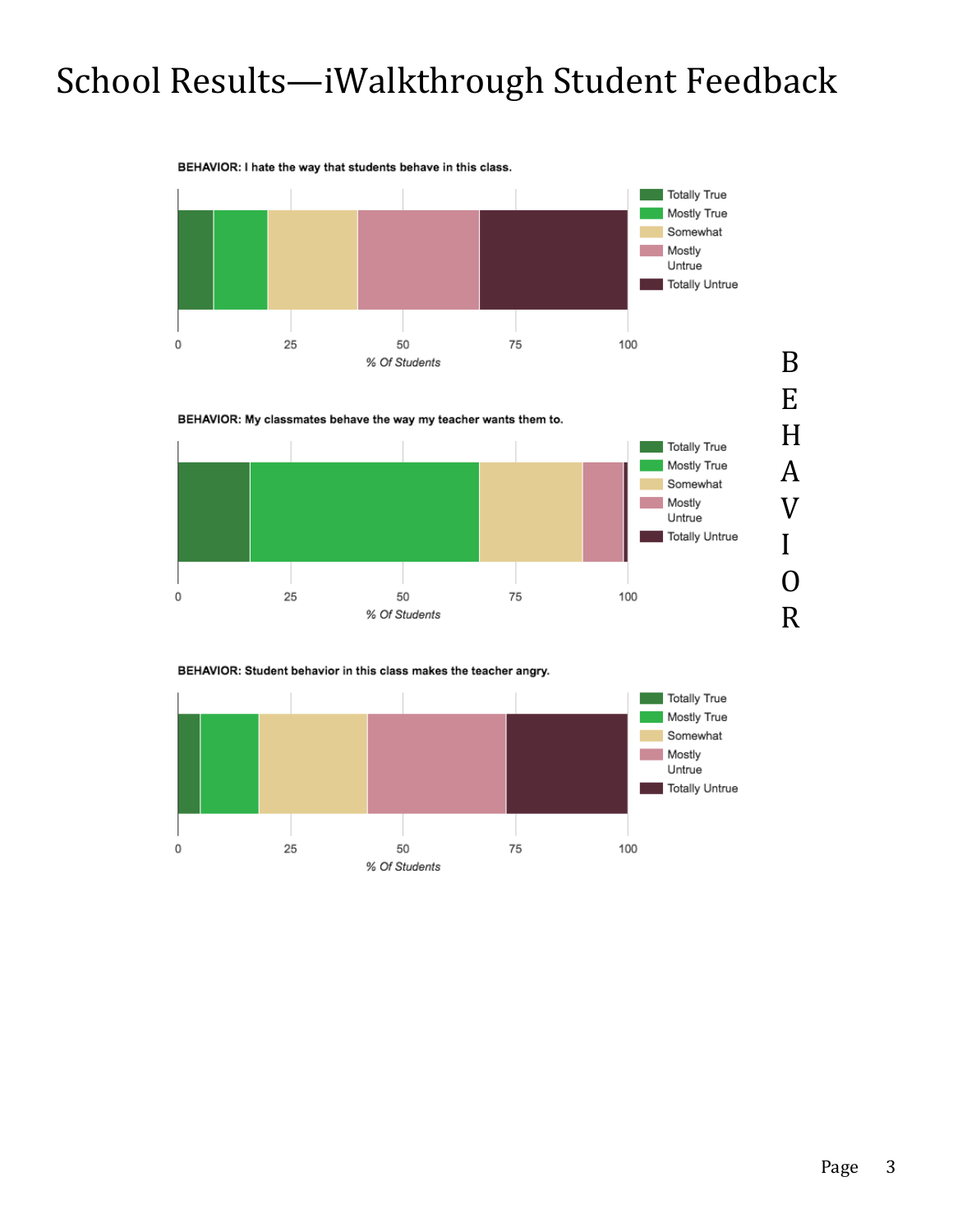UNDERSTANDING: My teacher knows when the class understands, and when we do not.







UNDERSTANDING: When s/he is teaching us, my teacher thinks we understand even when we don't.



N

D

I

N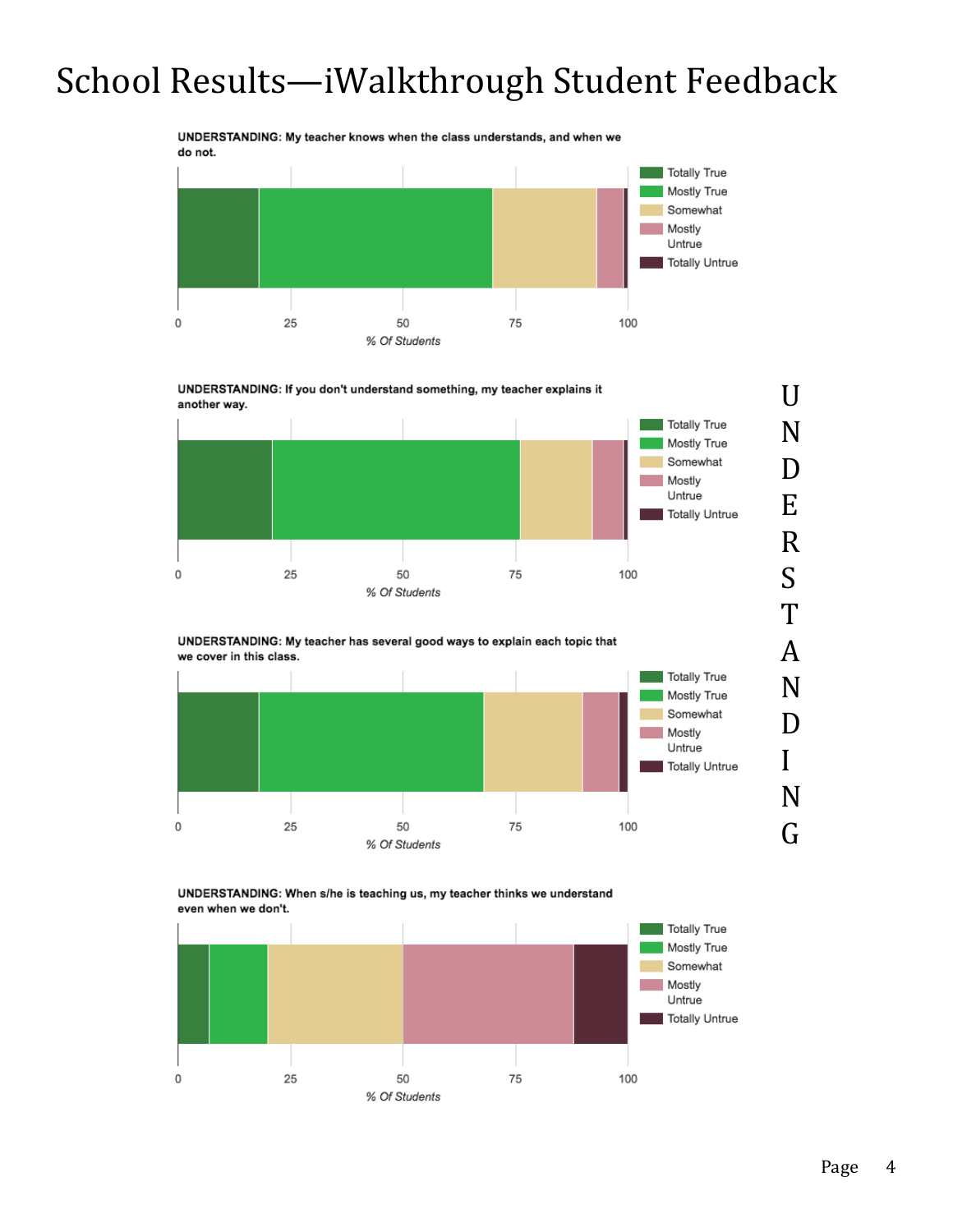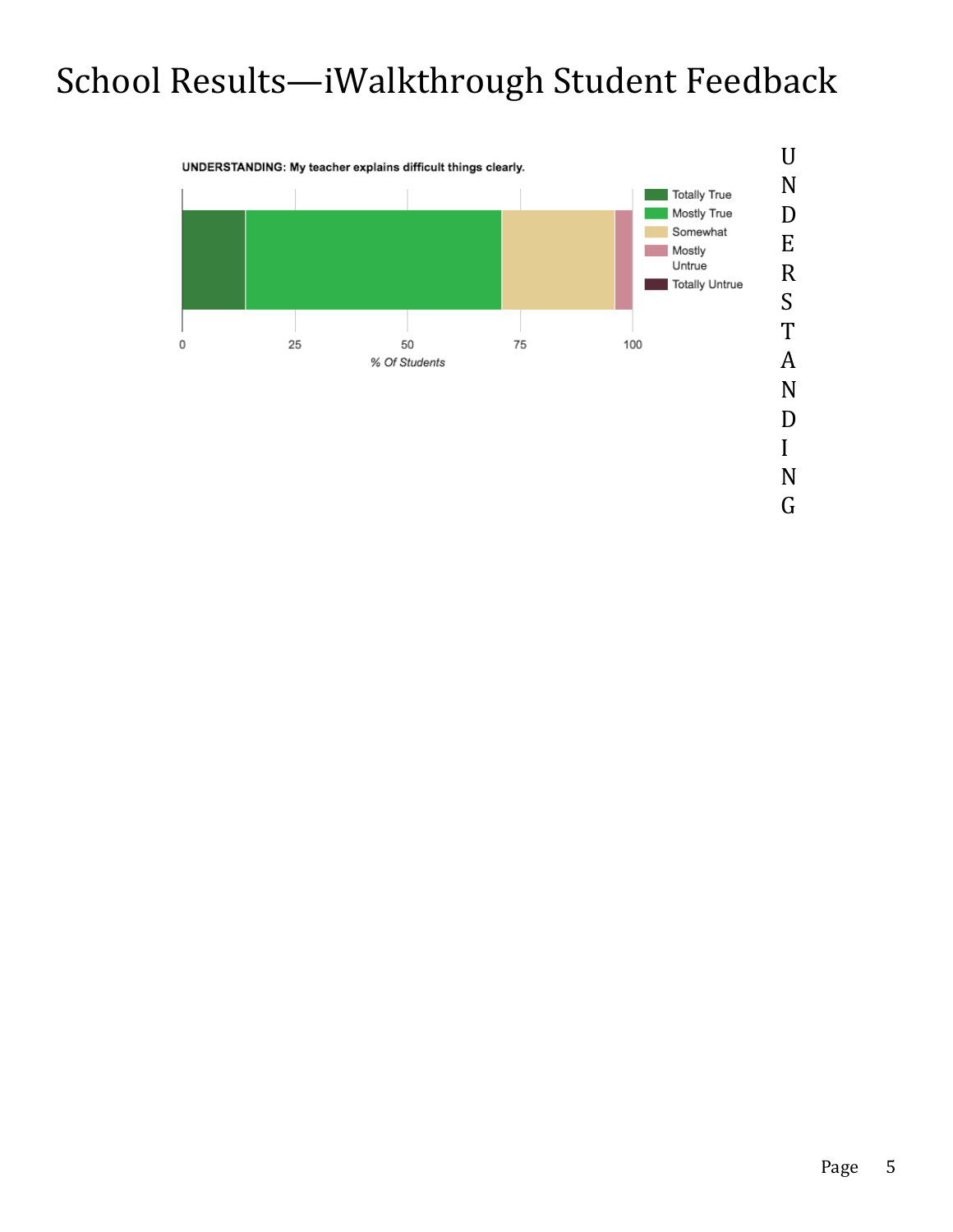#### EXPECTATIONS: My teacher asks questions to be sure we are following along when s/he is teaching.











EXPECTATIONS: My teacher wants me to explain my answers -- why I think what I think.



T

I

O

N

 $\overline{S}$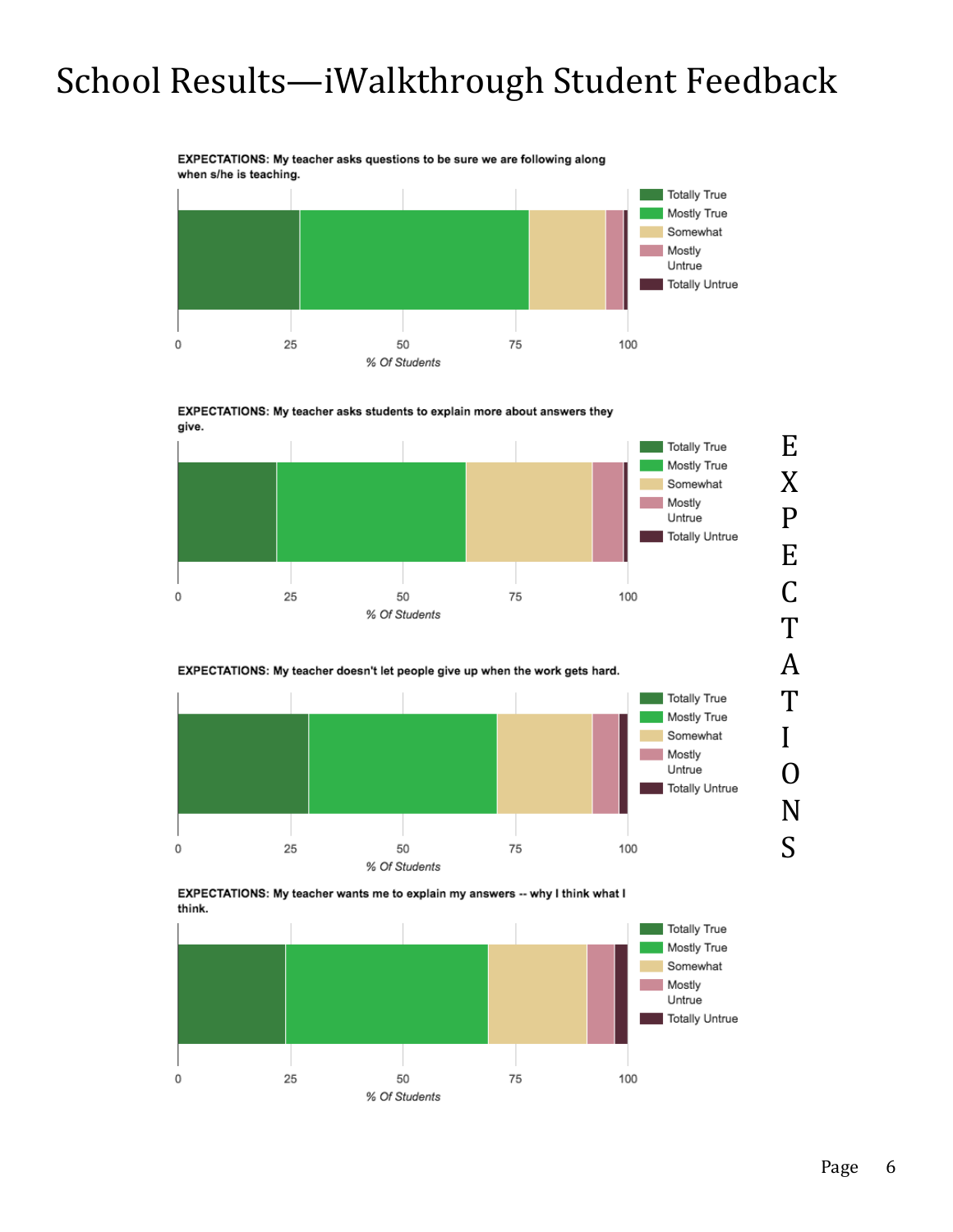EXPECTATIONS: My teacher wants us to use our thinking skills, not just memorize things.





#### EXPECTATIONS: In this class, my teacher accepts nothing less than our full effort.







S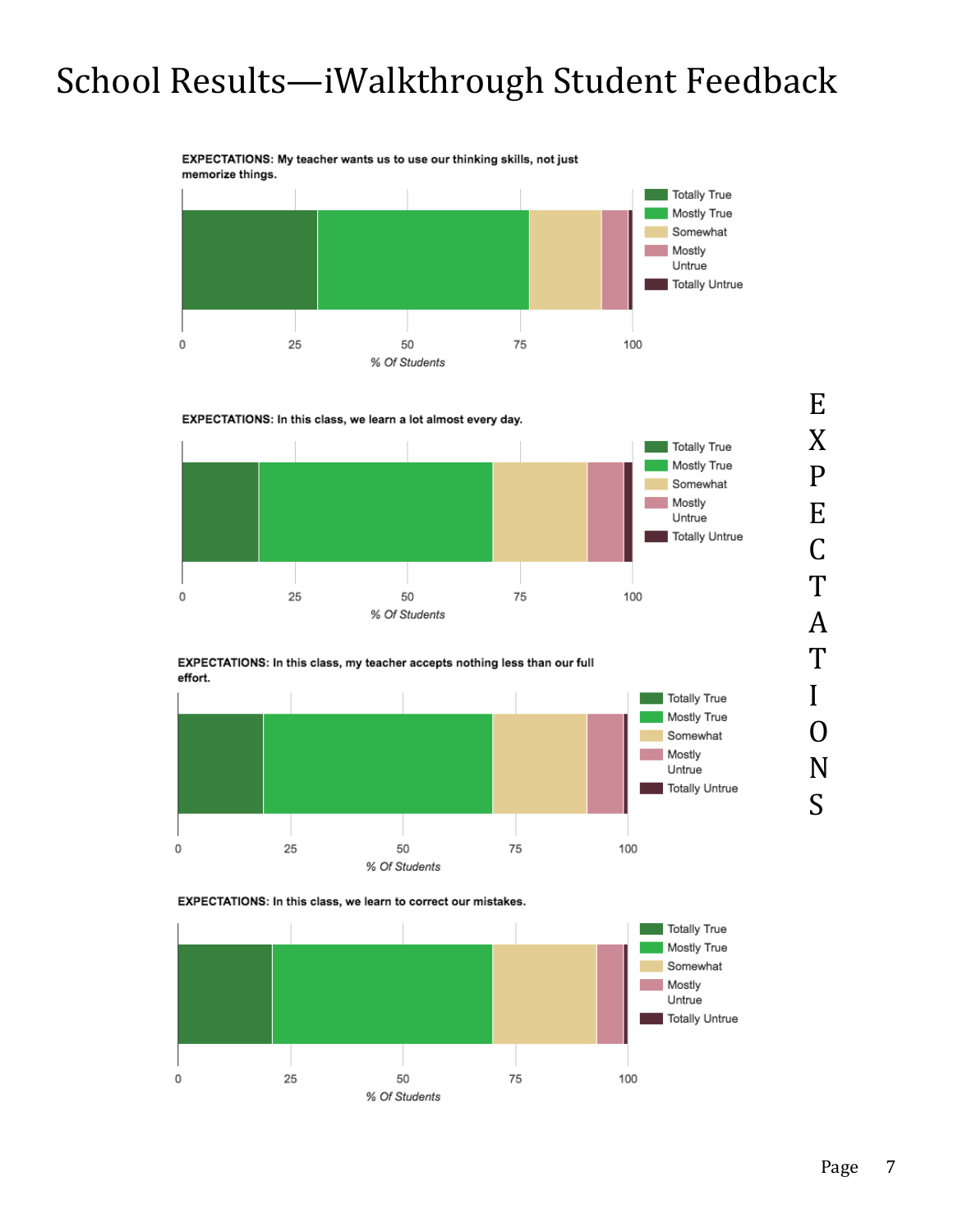#### ENGAGEMENT: I like the ways we learn in this class.



#### ENGAGEMENT: My teacher makes learning enjoyable.



#### ENGAGEMENT: My teacher makes lessons interesting.





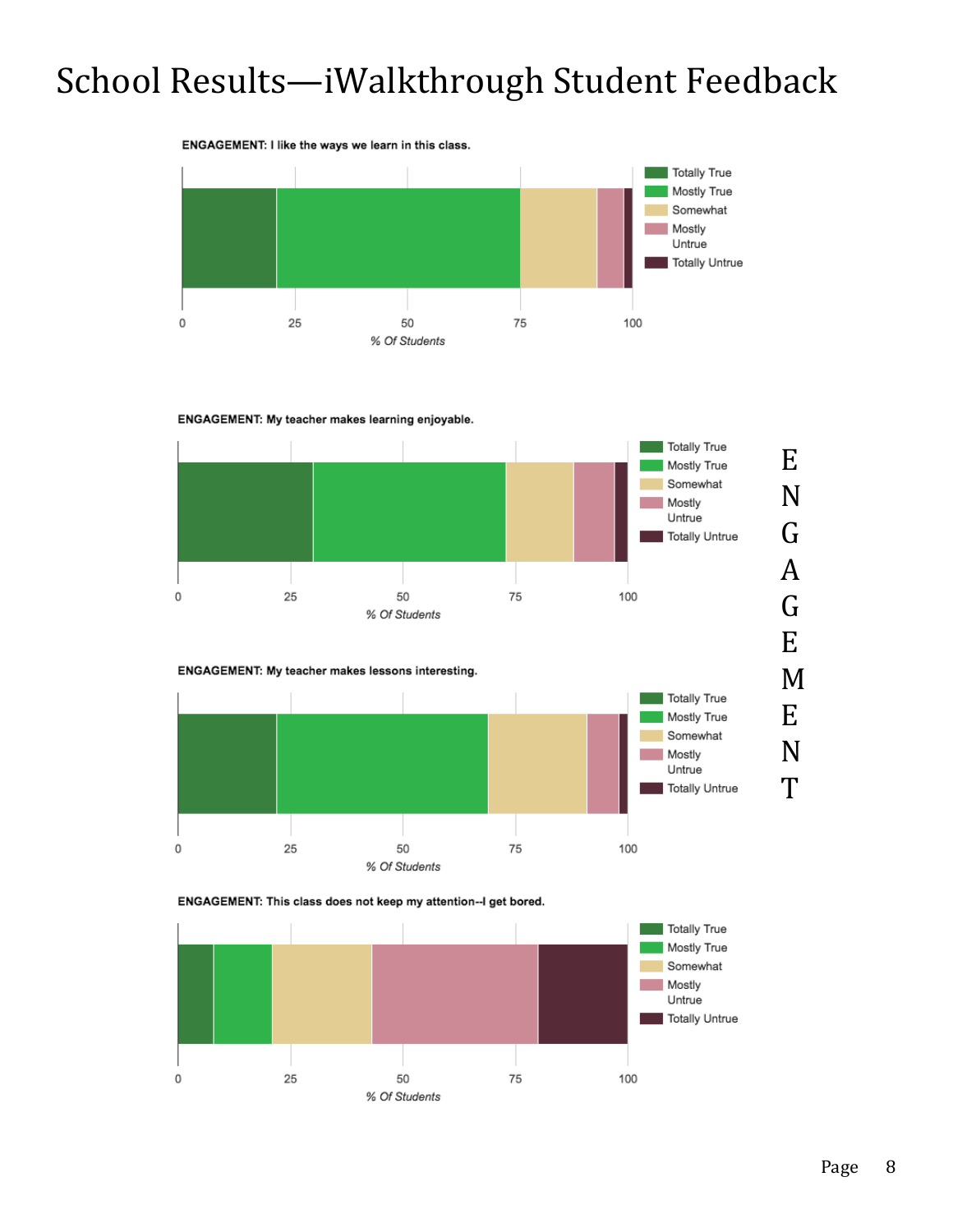#### VOICE: Students get to decide how activities are done in this class.









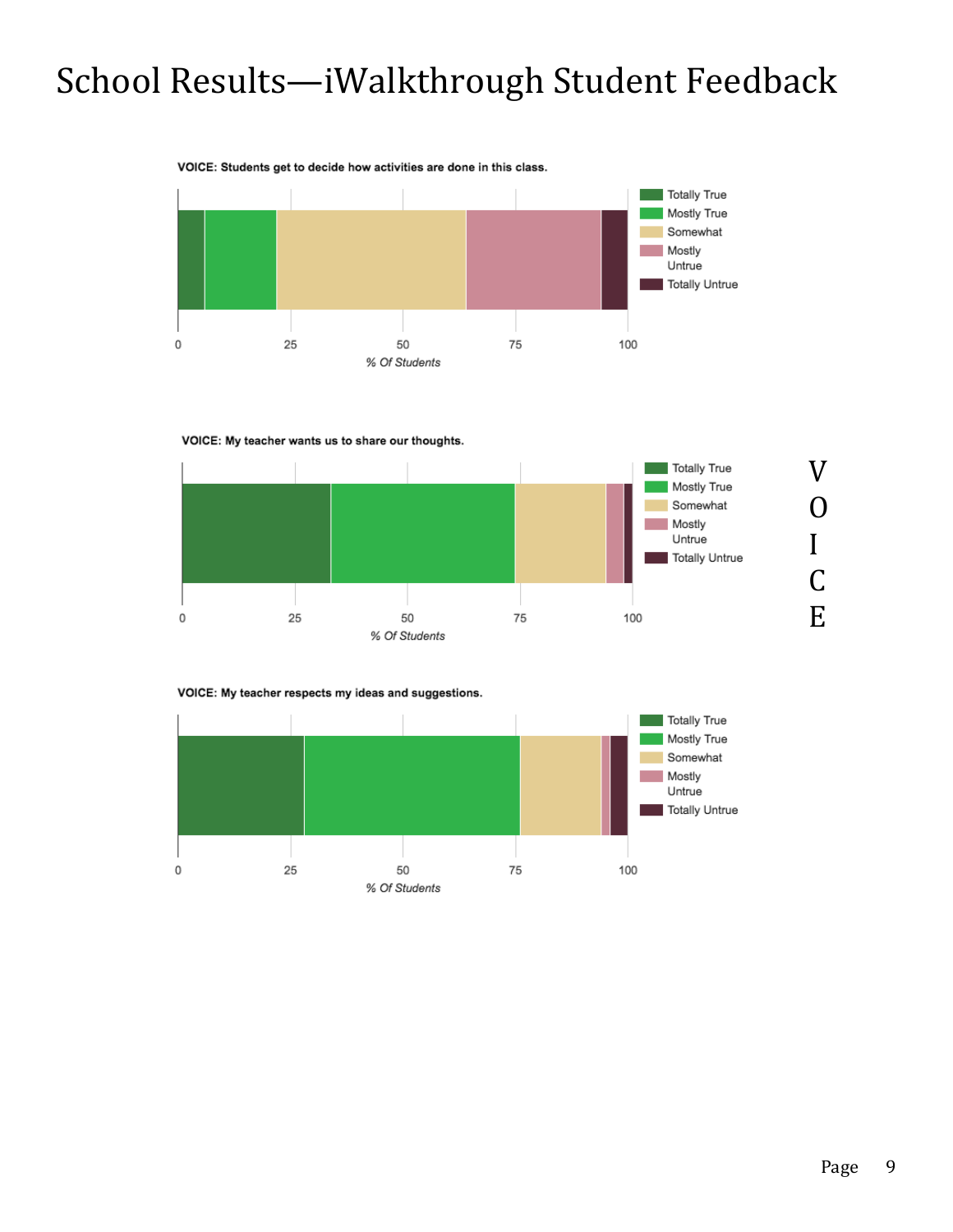